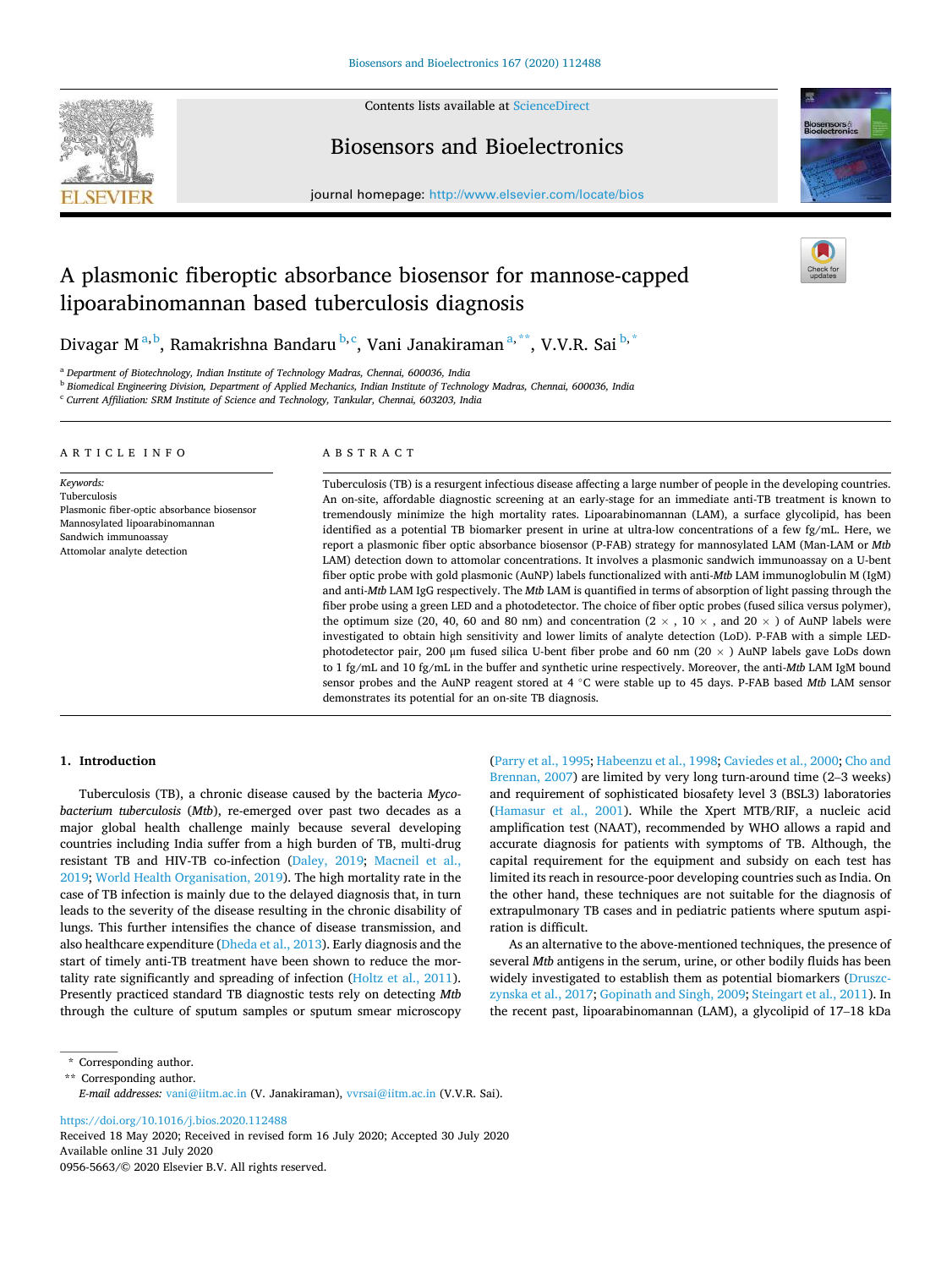<span id="page-1-0"></span>and an integral component of the cell wall and cell membrane of *Mtb* and accounting for about 15% of the total bacterial dry weight, has been widely explored as a biomarker for TB diagnosis ([Hamasur et al., 2001](#page-5-0)). It is known that LAM is released into the blood stream during an active TB infection, and is assumed to be cleared through kidneys and thus appears in the urine in an antigenically intact form, irrespective of the anatomical location of the infection ([Hamasur et al., 2001](#page-5-0)). Several recent studies show a strong evidence for the presence of LAM up to a few ng/mL in pre-concentrated urine samples of patients with active TB without HIV co-infection and/or renal tract infections [\(Amin et al.,](#page-5-0)  [2018; Bulterys et al., 2019](#page-5-0); [Paris et al., 2017\)](#page-6-0). Thus, urinary LAM could be a potential biomarker for not only pulmonary TB but also certain non-conventional TB cases such as pulmonary TB with insufficient sputum sample for analysis especially in children and extrapulmonary TB that otherwise involves laborious and complex invasive biopsy procedures for disease confirmation ([Lawn and Gupta-Wright, 2015\)](#page-5-0). In addition to these advantages, urinary LAM based TB detection has further merits such as ease in sample collection, handling and disposal, low protein/interferent background, and no infection risks, unlike in the case of blood or sputum for diagnosis.

Towards realizing a point-of-care (PoC) LAM test, firstly lateral flow assay (LFA) based TB LAM test kits have been developed and commercialized. However they are particularly suitable for HIV positive patients to detect TB co-infection, taking advantage of the abundance of LAM above ng/mL concentrations [\(Broger et al., 2019; Hamasur et al., 2015](#page-5-0); [Reither et al., 2009;](#page-6-0) [Wood and Lawn, 2012](#page-6-0)). Since the *Mtb* LAM concentrations are typically below pg/mL in unprocessed urine samples for an active TB infection, several efforts are under way to develop highly sensitive detection techniques. Some of them include LFA based Fujifilm SILVAMP and research consortia under FIND [\(Broger et al., 2019](#page-5-0)), single molecule fluorescence assay (FLISA) to detect urinary LAM in clinical samples of HIV negative patients at ultra-low concentration of fg/ml ([Wood et al., 2019\)](#page-6-0). Recently, our research group has developed a plasmonic fibreoptic absorbance biosensor (P-FAB) strategy with analyte detection limits down to 1 fg/mL of immunoglobulin G (IgG). It involves the realization of a sandwich immunoassay with gold nanoparticles (AuNP) labels on a U-bent fiber optic sensor using a pair of LED and photodetector, as shown in Fig. 1([Ramakrishna et al., 2020](#page-6-0); [Ram](#page-6-0)[akrishna and Sai, 2016\)](#page-6-0). The high sensitivity and ultra-low analyte detection limits of the P-FAB arise from the improved evanescent field of the optimal U-bend geometry, leading to a high evanescent wave absorbance (EWA) sensitivity ([Danny et al., 2020\)](#page-5-0). The EWA of the U-bent sensor probes due to the presence of a small number of AuNP, but with a large optical extinction coefficient ( $\sim$ 10<sup>10</sup> M<sup>-1</sup>·cm<sup>-1</sup>), on its surface gives rise to a measurable drop in the intensity of light passing through the probe.

Here, we exploit the wash-free plasmonic fiber optic absorbance biosensor (P-FAB) strategy for the detection of mannosylated



**Fig. 1.** Schematic representation of plasmonic sandwich immunoassay for the detection of *Mtb* LAM in the urine samples of TB patients. The photographic image of the experimental set-up shows a U-bent fiber optic probe connected between a pair of LED and a photodetector using bare fiber adaptors. A green LED (525 nm) was chosen to match with the plasmonic absorbance peak of the AuNP conjugates. The drop in the light intensity at the PD due to the evanescent wave absorption as a result of the plasmonic sandwich immunocomplex was plotted as an absorbance (referred as sensor response) by taking the logarithm ratio of the initial (Io) to final power intensity (It) values to highlight smaller changes for low analyte concentrations. (For interpretation of the references to colour in this figure legend, the reader is referred to the Web version of this article.)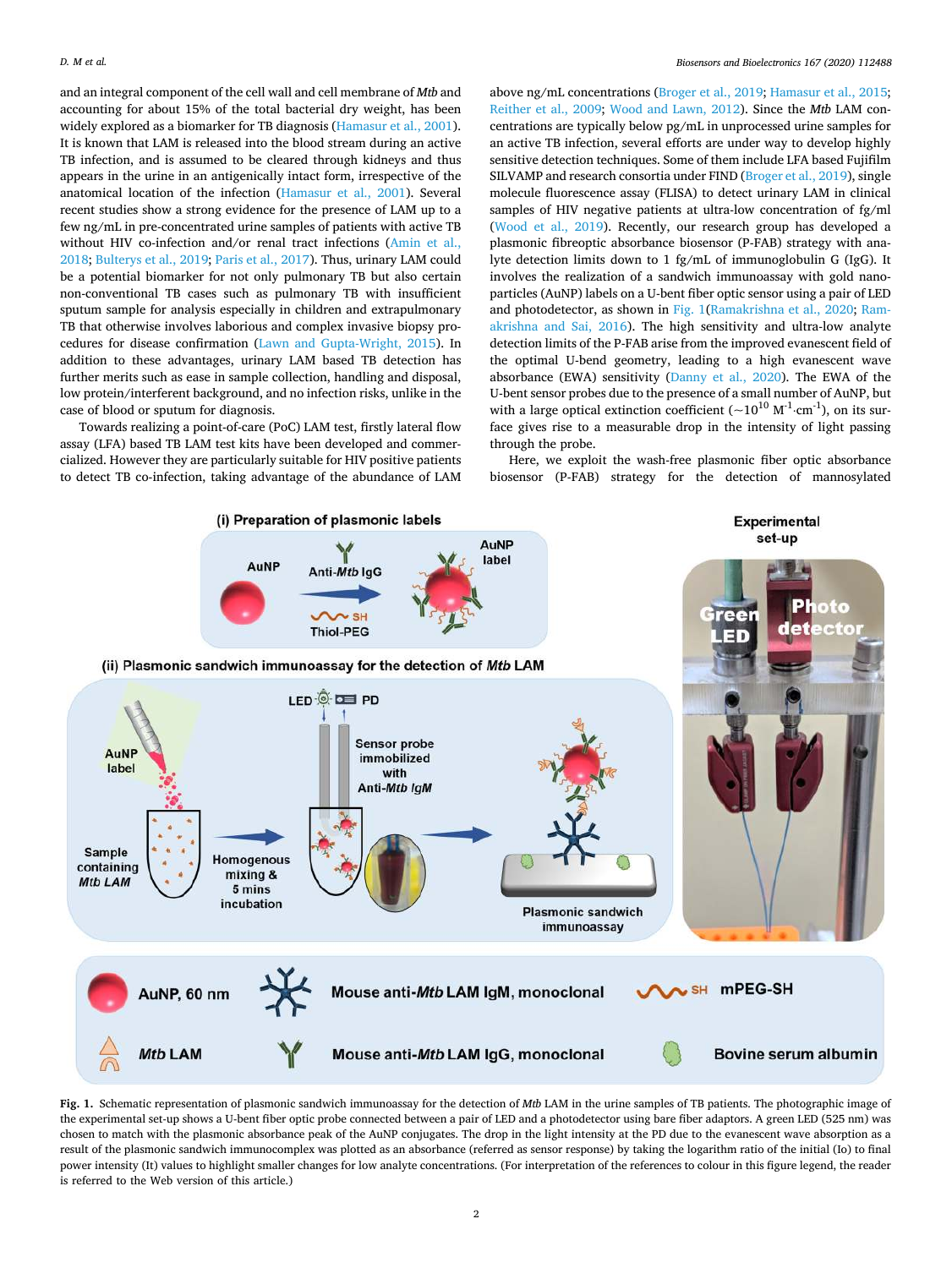lipoarabinomannan (Man-LAM, also referred to as *Mtb* LAM) in a buffer as well as in a synthetic urine. In the process of realizing a P-FAB for *Mtb*  LAM detection, the optimum size and concentration of the plasmonic labels and a comparison of fused silica and polymeric optical fiber based U-bent probes were investigated to obtain ultrasensitive sensor performance using model analytes (human IgG). Later, a plasmonic sandwich immunoassay was realized using anti-*Mtb* LAM immunoglobulin M (IgM) as a capture antibody immobilized on the U-bent fiber optic probe and anti-*Mtb* LAM IgG specific to another epitope on *Mtb* LAM as a detector antibody conjugated AuNP labels [\(Fig. 1\)](#page-1-0). The plasmonic sandwich immunocomplex that formed on the U-bent sensor probe surface in the presence of *Mtb* LAM is quantified as optical power loss in the U-bent probe using a simple LED and photodetector pair. The optical power losses due to AuNP labels are quantified for various concentrations of *Mtb* LAM between 1 fg/mL and 1 ng/mL using a simple green LED and photodetector pair. In addition, the shelf-life of the antibody-coated sensor probe and the AuNP reagent was assessed over a duration of 60 days.

# **2. Results and discussion**

# *2.1. Optimization of AuNP label size and concentration for P-FAB*

The high sensitivity of the P-FAB based sensing strategy originates from the unique ability of the U-bent optical fiber probes to detect the plasmonic AuNP labels with a large optical extinction coefficient binding to the bend region. The optical extinction property of these AuNP labels, which enables the ultra-low analyte detection limits, is highly dependent on their size, as shown in Fig. S1. Moreover, the concentration of the AuNP conjugated with detector antibodies is another critical factor that determines the availability of a sufficient number AuNP bioconjugates for efficient capture of analytes, and the mobility/kinetics of the immunocomplex in the solution phase.

In order to investigate the optimum AuNP size, P-FAB based sandwich immunoassay was realized with 20, 40, 60, and 80 nm AuNP labels (Fig. S2A). The optical density of the AuNPs (BBI solutions, UK) at their peak wavelength equal to unity was taken as a reference to compare the influence of AuNP label size Table S1. (It may be noted that comparison of AuNP sizes can be highly complex for a sandwich immunoassay given many other influential parameters including the number density of AuNP, the number of antibodies conjugated to each nanoparticle, and

their interaction with analytes in the solution phase). The experiments were realized on 500 μm polymeric optical fiber (POF) based U-bent sensor probes [\(Gowri and Sai, 2016](#page-5-0)) with a set-up, as shown in Fig. S2B. The green LED (peak at 525 nm) used in the set-up has a suitable optical intensity profile to efficiently excite all the label sizes (at least 73% for 80 nm labels) (Table S2). The sandwich immunoassay was realized with human IgG (HIgG) as a model analyte and goat anti-HIgG antibodies specific to  $F_{ab}$  and  $F_c$  regions of HIgG as described elsewhere (Fig. S2B) ([Divagar and Sai, 2018](#page-5-0)).

Fig. 2 shows the sensor response obtained with the AuNP label sizes over a range of HIgG concentrations from 0 to 1000 ng/mL. AuNP labels of 60 nm gave rise to a consistently higher P-FAB response for all the HIgG concentrations in comparison to the other sizes (Fig. S3). Unlike the increasing trend in the extinction coefficient for AuNP size, the P-FAB sensitivity was found to improve by 4-folds up to 60 nm AuNP labels followed by an abrupt drop in the case of 80 nm. (Fig. S4). The SEM images of the probes show a noteworthy reduction in the surface density of AuNP labels with the increase in AuNP label size (Fig. S3D). Despite the higher surface density, 20 and 40 nm AuNP labels show a lower sensor response in comparison to 60 nm AuNP labels, mostly due to their lower extinction coefficients. On the other hand, we anticipate steric hindrance effects in binding of the analyte-AuNP complex to the sensor surface (Špringer et al., 2014; [Wu et al., 2018\)](#page-6-0). The observed trend in the sensor response corroborates well with the theoretical estimate of optical extinction obtained based on the extinction cross-sectional area and the observed number density of the AuNPs for each size (Table S3). Thus 60 nm AuNP labels are found to be optimum for P-FAB.

Further, the effect of AuNP label concentration on the sensor response was studied using the optimized AuNP labels of 60 nm in size. AuNP label concentrations of  $2 \times$ ,  $10 \times$  and  $20 \times$  were analysed using 1 μg/ml of HIgG as an analyte. The results show two-fold improvement in the sensor response with 20  $\times$  concentration, however, with a rise in the standard deviation of over 10% (Fig. 2B). This could be attributed to the enhanced availability of the number of AuNP labels within the vicinity of the biofunctionalized fiber core surface [\(Shahriari et al., 2016\)](#page-6-0). The subsequent dose response studies carried out with 20  $\times$  concentration indeed show an improved detection analyte detection limits down to 100 fg/ml (Fig. S5).

In addition to the AuNP labels, the choice of U-bent probe is the other critical aspect of P-FAB. Here, the sensitivity of the fused silica (200 μm core) and polymeric (500 μm) optical fiber (GOF and POF respectively)



**Fig. 2.** Optimization of AuNP label size and concentration for P-FAB. (A) P-FAB response obtained using the U-bent POF sensor probe and different sizes of AuNP labels (10  $\times$ , meaning the optical density of bare AuNP at its peak wavelength was 10 arb units) from 20 to 80 nm for various concentrations of HIgG as analyte. The protocol shown in Fig. S2B was followed, and the sensor response was recorded over 20 min and compared. (B) Influence of AuNP 60 nm label concentration on the P-FAB response for 1 μg/mL of HIgG.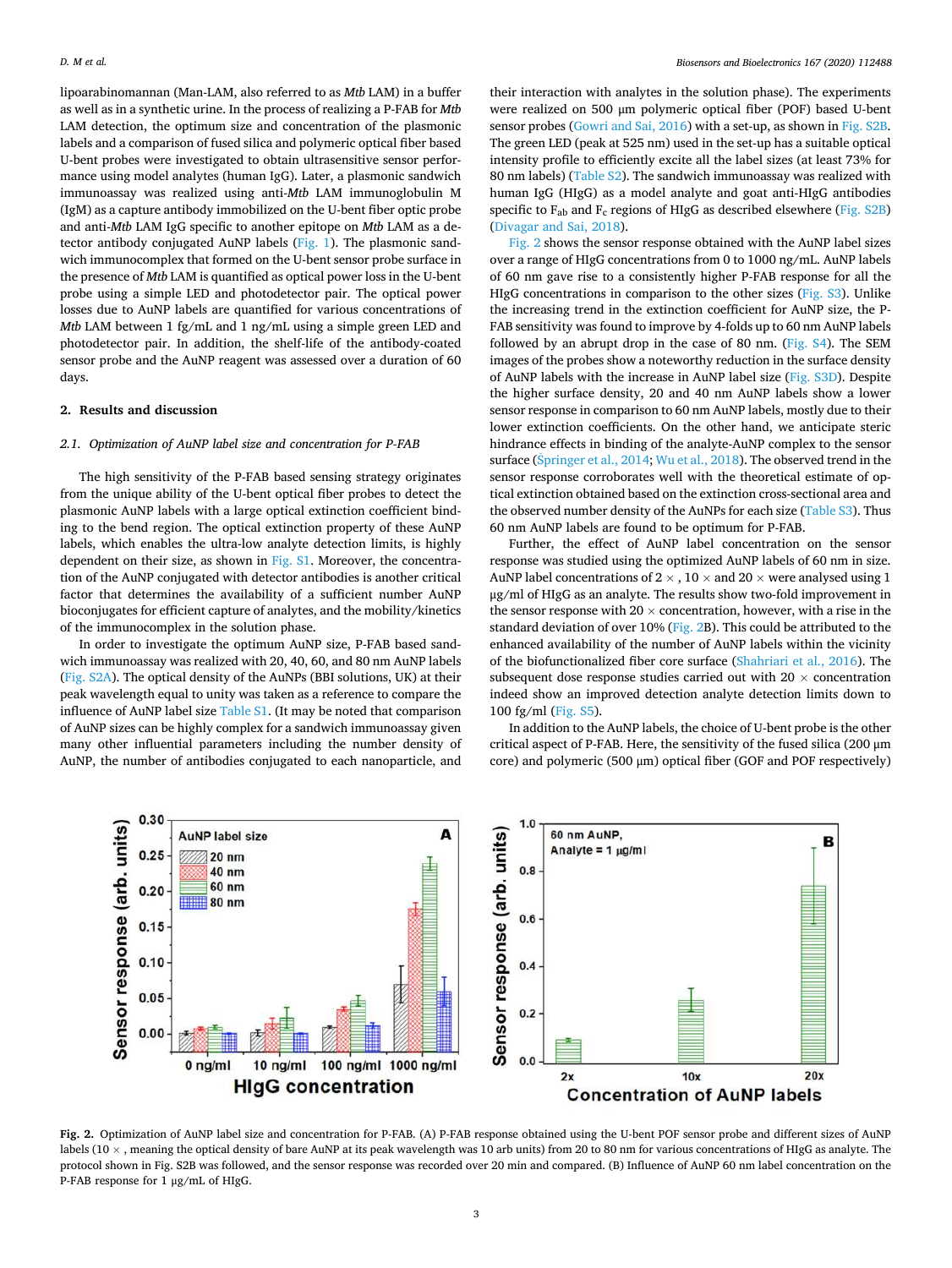based U-bent probes was evaluated by comparing their dose response for HIgG as an analyte. An improved sensor response was observed in the case of GOF over the POF (Fig. S6). We anticipate an increase in the number density of sandwich immunocomplexes per unit surface area for a 200 μm fiber and hence a higher optical absorbance for a given analyte as responsible for the improved sensor performance [\(Danny et al., 2020](#page-5-0); [Ramakrishna et al., 2020\)](#page-6-0). However, several other factors, including the probe surface biofunctionalization efficacy and evanescent field at the core-cladding interface, may also contribute to the observed phenomenon, each of which requires a detailed investigation and outside the scope of this work. Based on the above results, all the subsequent studies were carried out with 200 μm core GOF U-bent probes and 60 nm AuNP labels at 20  $\times$  concentration.

#### *2.2. Realization of P-FAB strategy for Mtb LAM detection*

To establish a proof-of.-concept for P-FAB based *Mtb* LAM detection, the fused silica U-bent probe and 60 nm AuNP were biofunctionalized with IgM and IgG against *Mtb* LAM respectively. Since the ligand-analyte pair in this study involves IgM and *Mtb* LAM, a pentameric form of the routinely used IgG and a glycolipid respectively, the optimum conditions for bioreceptor (IgM) immobilization over U-bent GOF probe surface were investigated as the first step towards the realization of P-FAB based *Mtb* LAM detection. The fiber probe surface modification and anti-*Mtb* LAM IgM immobilization are illustrated in Fig. S7a. The silica core surface was modified with amino-silane followed by glutaraldehyde to obtain amine (-NH<sub>2</sub>) and aldehyde (-CHO) functional groups, respectively. Subsequently, the presence of -NH2 and -CHO functional groups was verified by using fluorescein isothiocyanate (FITC, 1 mM) and 2,4 dinitrophenyl hydrazine (2,4 DNPH), respectively. The surface modification was confirmed by the evanescent wave (EW) based absorbance spectral response shown in Figs. S7B and C. Subsequently, the studies to investigate an optimum anti-*Mtb* LAM IgM concentration for immobilization suggest a saturated surface coverage at 50 μg/mL (Fig. S7D).

On the other hand, the conjugation of monoclonal anti-*Mtb* LAM IgG antibodies to AuNPs was confirmed from optical absorbance spectra (USB4000, Ocean Optics) and dynamic light scattering measurements. A red-shift of 3 nm in LSPR spectral peak was observed due to RI changes caused by IgG binding to the AuNP (Fig. S8). DLS measurements too showed an increase in their mean effective diameter from  $60.3\pm0.3$  nm to 83.3  $\pm$  1.4 nm (n = 3) similar to other reports, confirming the IgG conjugation to 60 nm AuNP. The significant increase in the effective diameter suggests conjugation of most of the antibodies to AuNP surface in their head-on or end-on position. Still, an increase in the polydispersity index from  $0.136 \pm 0.007$  to  $0.221 \pm 0.009$  (n = 3) also indicates the immobilization of a small fraction of antibodies in the other side-on and flat orientations ([Tripathi and Driskell, 2018\)](#page-6-0).

Subsequent to establishing the biofunctionalization of GOF U-bent probes and bioconjugation of 60 nm AuNP, a sandwich immunoassay was realized by using a set-up consisting of a broadband green LED and fiber optic spectrometer (Fig. S9A) and following a protocol shown in [Fig. 1.](#page-1-0) Optical absorbance spectra were recorded during the formation of plasmonic immunocomplex formation on the probe surface (Fig. S9B). The peak absorbance was found to be  $\sim$  540 nm for AuNP 60 nm. The fiber optic spectrometer based set-up was able to distinguish *Mtb* LAM concentrations between 1 and 100 ng/mL (Fig. S9C).

#### *2.3. P-FAB based Mtb LAM detection* – *dose response*

The P-FAB response to *Mtb* LAM concentrations of interest between 1 fg/mL (59 aM) and 100 pg/mL (6 pM) (containing  $10^4$  to  $10^9$  *Mtb* LAM molecules) in PBS buffer was evaluated to determine the sensitivity and, the analyte detection limit. The saturated response was obtained for each analyte concentration ( $n = 5$ ), as shown in [Fig. 3A](#page-4-0). Similarly, the sensor responses were obtained for *Mtb* LAM spiked synthetic urine

([Fig. 3B](#page-4-0)). The SEM images of AuNP labels were obtained from the U-bent probes after the assay. The SEM images [\(Fig. 3C](#page-4-0)) clearly show a distinguishable surface density of the plasmonic complex over the probe surface for the various concentrations of *Mtb* LAM. Dose response curves for *Mtb* LAM prepared in PBS buffer, and synthetic urine were plotted based on the sensor response at the end of 3000 s, as shown in [Fig. 3D](#page-4-0). A linear response was obtained over the range of analyte concentration tested in this study. The sensor characteristics, including the sensitivity, limit of detection (LoD), and measurement range given in [Table 1](#page-4-0) were calculated as follows. The sensitivity was obtained from the slope of the linear fit applied to the dose response curves such that the positive Pearson's value for the chosen analyte concentration range is close to unity (0.99). The slower binding kinetics and  $\sim$  50% reduction in the sensitivity for *Mtb* LAM detection in synthetic urine in comparison to PBS could be attributed to (i) the smaller diffusion coefficient for AuNP-IgG-LAM complex caused by the presence of a high concentration of the interfering biomolecules (BSA and creatinine) [\(Giorgi et al., 2019](#page-5-0)), (ii) higher protein concentration could also interfere with the binding of AuNP-IgG-LAM complex with the IgM immobilized on the sensor probe, the influence could be seen as a marginal increase in the sensor response at 0 fg/mL in synthetic urine as compared with PBS, and (iii) its pH  $(-6.5)$  leading to a drop in the affinity of the antibodies towards the analyte ([Yalov et al., 1975](#page-6-0)).

The limit of detection (LoD) estimates of the sensor probe as per the conventional method of 3σ/S give rise to 0.26 fg/mL and 0.3 fg/mL for LAM in PBS and synthetic urine, respectively. However, as per the guideline EP17 provided by Clinical and Laboratory Standards Institute (CLSI) [\(Armbruster and Pry, 2008\)](#page-5-0), where  $LoD = LoB + 1.645(SD)_{low}$ . concentration sample), and LoB is the limit of blank (LoB = mean  $_{\text{blank}}$  + 1.645(SD blank), an LoD of 1 fg/mL LAM in PBS was obtained. Although the LoD worsen to 10 fg/mL in the case of synthetic urine, it is anticipated to be sufficient and relevant for the LAM detection in urine for TB diagnosis [\(Wood et al., 2019\)](#page-6-0). A comparison of these results with various other biosensing schemes reported in the literature shows that P-FAB strategy is very promising for LAM detection (Table S4).

#### *2.4. P-FAB based Mtb LAM detection* – *shelf-life studies*

A successful realization of P-FAB *Mtb* LAM sensor towards preclinical studies and subsequent technology demonstration demands a stable and reliable sensor response, which is highly influenced by the shelf-life of the two consumables involved in the assay, namely the IgM functionalized U-bent probes and the IgG conjugated AuNP label reagent. The shelf-life studies were carried out with anti-*Mtb* LAM IgM functionalized U-bent probes ( $n = 50$ ) kept in nitrogen ambience and AuNP reagent were stored at 4 ◦C. Their activity was monitored every 15 days (up to 60 days) by obtaining the sensor response for *Mtb* LAM of 0 fg/ml ( $n = 3$ ) and 10 fg/ml ( $n = 3$ ) spiked in PBS buffers solutions. The experiments for evaluation of the shelf-life of stored probes and the reagent were carried out with the freshly prepared reagent and probes, respectively. As a reference (referred as C in [Fig. 4\)](#page-5-0), their sensor response was compared against that of freshly prepared biofunctionalized U-bent probes and AuNP label reagent for each run. [Fig. 4](#page-5-0)A shows P-FAB *Mtb* LAM sensor response with stored U-bent probes. With reference to the control response (referred to as C - 10 fg/ mL), the stored probe response (referred to as P - 10 fg/mL) deteriorated only by  $60^{\text{th}}$  day, while there was no significant rise in the NSA due to the possible denaturation of IgM over the probe surface (P - 0 fg/mL) with respect to the control (C - 0 fg/mL). [Fig. 4B](#page-5-0) shows P-FAB *Mtb* LAM sensor response with stored AuNP reagent (R - 10 fg/mL), which showed a marginal deviation from the reference response (C - 10 fg/mL) after  $15<sup>th</sup>$  day and a significant drop (up to 12% decrement) beyond 45<sup>th</sup> day. In addition, a considerable rise in the non-specific adsorption (R - 0 fg/ mL) was observed by the 60<sup>th</sup> day, which could be attributed to the degradation of IgG on the AuNP surface, leading to increased chemisorption to the probe surface. Hence, it may be concluded that the sensor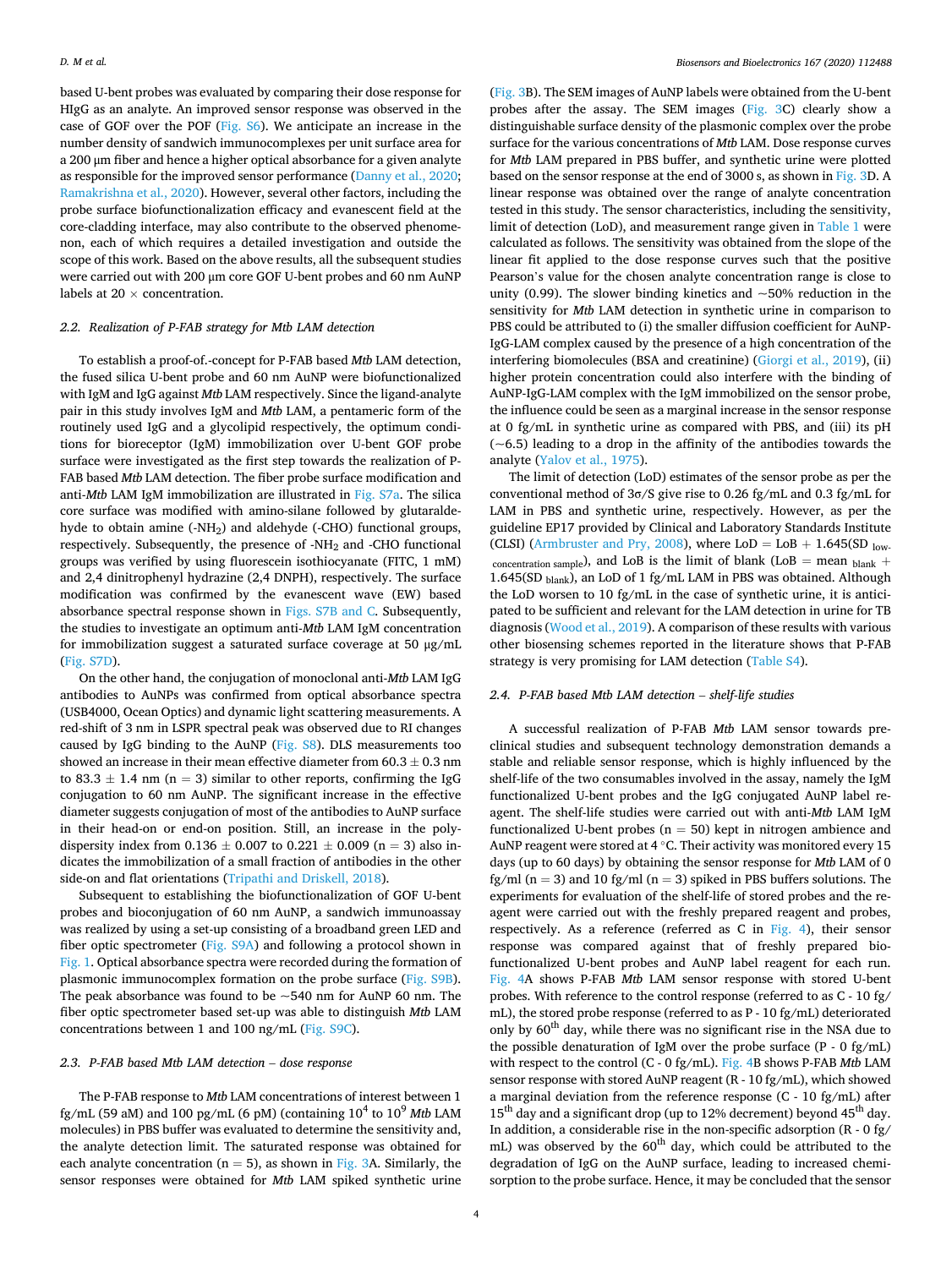<span id="page-4-0"></span>

**Fig. 3.** Top row: Temporal responses showing an increase in the optical absorbance due to the formation of plasmonic sandwich immunocomplexes on the sensor probe surface for different concentrations of *Mtb.* LAM in (A) PBS and (B) synthetic urine. Bottom row: (C) SEM images of the sensor probes subjected to different concentrations of LAM analyte showing an increase in AuNP density with LAM concentration. (D) The P-FAB dose-response curves obtained with PBS buffer and synthetic urine spiked with the known concentration of *Mtb* LAM.

#### **Table 1**  P-FAB *Mtb* LAM sensor characteristics for LAM in PBS and synthetic urine.

| P-FAB LAM sensor matr                                   | LAM in PBS                 | LAM in synthetic<br>urine |
|---------------------------------------------------------|----------------------------|---------------------------|
| Sensitivity $(A_{542 \ nm}/log (fg/mL)$<br>$(R^2=0.98)$ | 0.078                      | 0.043                     |
| LoD (fg/mL, (aM))                                       | 1(59)                      | 10 (590)                  |
| Dynamic range                                           | 5 fg/ml to $10 \text{ pg}$ | 10 fg/ml to 10 pg/        |
|                                                         | mI.                        | mI.                       |

probes have a shelf-life of about 45 days, while the AuNP label reagent undergoes a significant degradation beyond 45 days. We anticipate a better stability and shelf-life by vacuum-sealing of the probes and a solid-phase storage of AuNP reagent as in the case of lateral flow assays ([Sajid and Daud, 2015](#page-6-0)) for example, water-dissolvable paper strips that readily dissolve after coming in contact with the sample.

# **3. Conclusion**

A plasmonic fiber optic biosensor (P-FAB) strategy is optimized with

respect to the AuNP label size and concentration and type of optical fiber for the U-bent sensor probe to obtain the maximum possible sensitivity. Under the conditions investigated in this study, AuNP label size of 60 nm at 20  $\times$  concentration and fused silica fiber of 200  $\mu$ m core diameter were found to be optimum. A P-FAB for *Mtb* LAM detection is established with a minimum detection limit of 1 fg/mL (59 aM) and 10 fg/mL (0.59 fM) for *Mtb* LAM spiked in the PBS buffer as well as synthetic urine samples respectively. Our preliminary studies show a better diffusion and sensitivity with real urine samples. Further studies are in progress to evaluate the sensor performance for real samples. These results demonstrate that the P-FAB is highly promising for an equipment-free, affordable, on-site TB diagnosis owing to its advantages, including a simple LED-PD based optoelectronic instrumentation with a plausible easy detachable optical coupling of U-bent probes, one-step wash-free sandwich assay, and stable biofunctionalized U-bent probes and AuNP reagent.

# **CRediT authorship contribution statement**

**Divagar M:** Conceptualization, Methodology, Investigation, Writing - original draft. **Ramakrishna Bandaru:** Methodology. **Vani**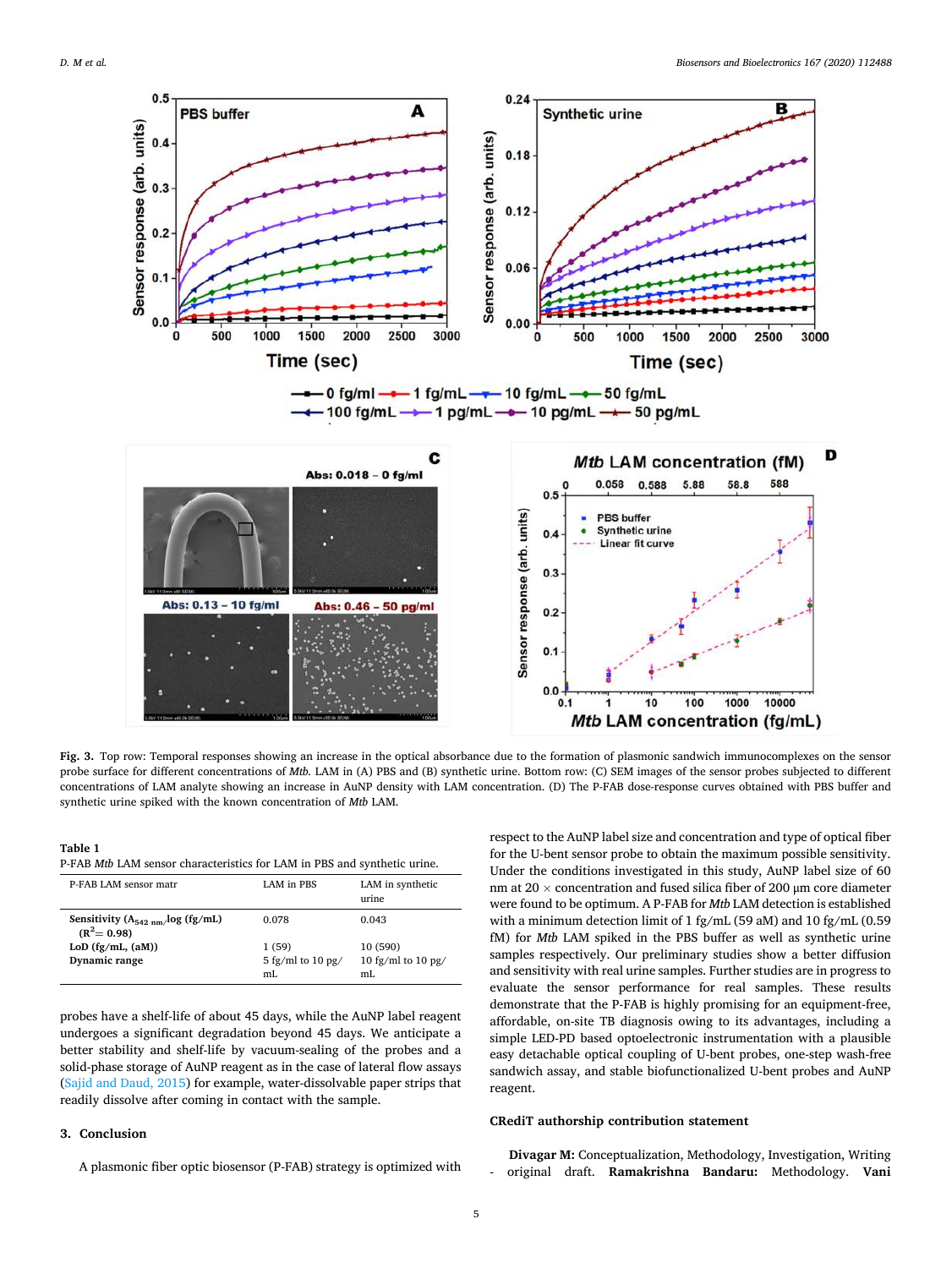<span id="page-5-0"></span>

Fig. 4. P-FAB response illustrating the shelf-life of the (A) antibody immobilized sensor probes and (B) AuNP labels stored at 4 ℃ and assessed every 15 days over a duration of 60 days. C refers to the overall control experiment with a freshly biofunctionalized U-bent sensor probe and the plasmonic reagent as a reference. P refers to experiments with stored sensor probes using freshly prepared AuNP reagent, and R refers to experiments on freshly prepared sensor probes using the stored AuNP reagent.

**Janakiraman:** Conceptualization, Writing - original draft, Supervision. **V.V.R. Sai:** Conceptualization, Writing - original draft, Supervision.

# **Declaration of competing interest**

The authors declare that they have no known competing financial interests or personal relationships that could have appeared to influence the work reported in this paper.

# **Acknowledgments**

VVRS acknowledges the research grant from IIT Madras and Indo-German Science and Technology (IGSTC) for partial financial support. DM acknowledges Department of Science and Technology (DST) INSPIRE PhD Fellowship from the Government of India. We acknowledge the HR-SEM facility in the Department of Chemical Engineering, IIT Madras, funded by DST- Fund for Improvement of S&T Infrastructure in Universities and Higher Educational Institutions (DST-FIST) program from the Government of India.

#### **Appendix A. Supplementary data**

Supplementary data to this article can be found online at [https://doi.](https://doi.org/10.1016/j.bios.2020.112488)  [org/10.1016/j.bios.2020.112488](https://doi.org/10.1016/j.bios.2020.112488).

# **References**

Amin, A.G., De, P., Spencer, J.S., Brennan, P.J., Daum, J., Andre, B.G., Joe, M., Bai, Y., Laurentius, L., Porter, M.D., William, J., Choudhary, A., Lowary, T.L., Pinter, A., Chatterjee, D., 2018. Detection of lipoarabinomannan in urine and serum of HIVpositive and HIV-negative TB suspects using an improved capture-enzyme linked immuno absorbent assay and gas chromatography/mass spectrometry. Tuberculosis 111, 178–187. <https://doi.org/10.1016/j.tube.2018.06.004>.

[Armbruster, D.A., Pry, T., 2008. Limit of blank, limit of detection and limit of](http://refhub.elsevier.com/S0956-5663(20)30481-4/sref2) [quantitation. Clin. Biochem. Rev. 29 \(Suppl. 1\), S49](http://refhub.elsevier.com/S0956-5663(20)30481-4/sref2)–S52.

- Broger, T., Sossen, B., du Toit, E., Kerkhoff, A.D., Schutz, C., Ivanova Reipold, E., Ward, A., Barr, D.A., Macé, A., Trollip, A., Burton, R., Ongarello, S., Pinter, A. Lowary, T.L., Boehme, C., Nicol, M.P., Meintjes, G., Denkinger, C.M., 2019. Novel lipoarabinomannan point-of-care tuberculosis test for people with HIV: a diagnostic accuracy study. Lancet Infect. Dis. 19, 852–861. [https://doi.org/10.1016/S1473-](https://doi.org/10.1016/S1473-3099(19)30001-5) [3099\(19\)30001-5](https://doi.org/10.1016/S1473-3099(19)30001-5).
- Bulterys, M.A., Wagner, B., Redard-Jacot, M., Suresh, A., Pollock, N.R., Moreau, E., Denkinger, C.M., Drain, P.K., Broger, T., 2019. Point-of-care urine LAM tests for

tuberculosis diagnosis: a status update. J. Clin. Med. 9, 111. [https://doi.org/](https://doi.org/10.3390/jcm9010111)  [10.3390/jcm9010111](https://doi.org/10.3390/jcm9010111).

- Caviedes, L., Tien-Shun, L., Gilman, R.H., Sheen, P., Spellman, E., Lee, E.H., Berg, D.E., Montenegro-James, S., Fuentes, P., Valencia, T., Chumpitaz, R., Salas, I., Recavarren, S., Cama, R., Cabrera, L., Franchi, L.M., Ticona, E., Ticona, L., Chavez, V., Vivar, A., Rodriguez, S., Checkley, W., Black, R., Franzblau, S., Friedland, J., Evans, C., 2000. Rapid, efficient detection and drug susceptibility testing of Mycobacterium tuberculosis in sputum by microscopic observation of broth cultures. J. Clin. Microbiol. 38, 1203–1208. [https://doi.org/10.1128/](https://doi.org/10.1128/jcm.38.3.1203-1208.2000)  [jcm.38.3.1203-1208.2000.](https://doi.org/10.1128/jcm.38.3.1203-1208.2000)
- Cho, S.N., Brennan, P.J., 2007. Tuberculosis: diagnostics. Tuberculosis 87, 14–17. <https://doi.org/10.1016/j.tube.2007.05.001>.
- Daley, C.L., 2019. The global fight against tuberculosis. Thorac. Surg. Clin. 29, 19–25. <https://doi.org/10.1016/j.thorsurg.2018.09.010>.
- Danny, C.G., Raj, M.D., Sai, V.V.R., 2020. Investigating the refractive index sensitivity of U-bent fiber optic sensors using ray optics. J. Lightwave Technol. 38, 1580–1588. [https://doi.org/10.1109/JLT.2019.2958044.](https://doi.org/10.1109/JLT.2019.2958044)
- Dheda, K., Ruhwald, M., Theron, G., Peter, J., Yam, W.C., 2013. Point-of-care diagnosis of tuberculosis: past, present and future. Respirology 18, 217–232. [https://doi.org/](https://doi.org/10.1111/resp.12022)  [10.1111/resp.12022](https://doi.org/10.1111/resp.12022).
- Divagar, M., Sai, V.V.R., 2018. Fiber optic plasmonic sandwich immunosensor: influence of AuNP label size and concentration. Proceedings of IEEE Sensors. IEEE, pp. 1–4. <https://doi.org/10.1109/ICSENS.2018.8589779>.
- Druszczynska, M., Wawrocki, S., Szewczyk, R., Rudnicka, W., 2017. Mycobacteriaderived biomarkers for tuberculosis diagnosis. Indian J. Med. Res. 146, 700–707. [https://doi.org/10.4103/ijmr.IJMR\\_1441\\_16.](https://doi.org/10.4103/ijmr.IJMR_1441_16)
- Giorgi, F., Coglitore, D., Curran, J.M., Gilliland, D., Macko, P., Whelan, M., Worth, A., Patterson, E.A., 2019. The influence of inter-particle forces on diffusion at the nanoscale. Sci. Rep. 9, 1–6. [https://doi.org/10.1038/s41598-019-48754-5.](https://doi.org/10.1038/s41598-019-48754-5)
- Gopinath, K., Singh, S., 2009. Urine as an adjunct specimen for the diagnosis of active pulmonary tuberculosis. Int. J. Infect. Dis. 13, 374–379. [https://doi.org/10.1016/j.](https://doi.org/10.1016/j.ijid.2008.07.022)  [ijid.2008.07.022.](https://doi.org/10.1016/j.ijid.2008.07.022)
- Gowri, A., Sai, V.V.R., 2016. Development of LSPR based U-bent plastic optical fiber sensors. Sensor. Actuator. B Chem. 230, 536–543. [https://doi.org/10.1016/j.](https://doi.org/10.1016/j.snb.2016.02.074) [snb.2016.02.074.](https://doi.org/10.1016/j.snb.2016.02.074)
- [Habeenzu, C., Lubasi, D., Fleming, A.F., 1998. Improved sensitivity sputum in developing](http://refhub.elsevier.com/S0956-5663(20)30481-4/sref15)  [of direct microscopy countries. Trans. R. Soc. Trop. Med. Hyg. 92, 415](http://refhub.elsevier.com/S0956-5663(20)30481-4/sref15)–416.
- Hamasur, B., Bruchfeld, J., Haile, M., Pawlowski, A., Bjorvatn, B., Källenius, G., Svenson, S.B., 2001. Rapid diagnosis of tuberculosis by detection of mycobacterial lipoarabinomannan in urine. J. Microbiol. Methods 45, 41–52. [https://doi.org/](https://doi.org/10.1016/S0167-7012(01)00239-1)  [10.1016/S0167-7012\(01\)00239-1.](https://doi.org/10.1016/S0167-7012(01)00239-1)
- Hamasur, B., Bruchfeld, J., VanHelden, P., Källenius, G., Svenson, S., 2015. A sensitive urinary lipoarabinomannan test for tuberculosis. PloS One 10, 1–11. https://doi.org/ [10.1371/journal.pone.0123457.](https://doi.org/10.1371/journal.pone.0123457)
- Holtz, T.H., Kabera, G., Mthiyane, T., Zingoni, T., Nadesan, S., Ross, D., Allen, J., Chideya, S., Sunpath, H., Rustomjee, R., 2011. Use of a WHO-recommended algorithm to reduce mortality in seriously ill patients with HIV infection and smearnegative pulmonary tuberculosis in South Africa: an observational cohort study. Lancet Infect. Dis. 11, 533–540. [https://doi.org/10.1016/S1473-3099\(11\)70057-3](https://doi.org/10.1016/S1473-3099(11)70057-3).
- Lawn, S.D., Gupta-Wright, A., 2015. Detection of lipoarabinomannan (LAM) in urine is indicative of disseminated TB with renal involvement in patients living with hiv and advanced immunodeficiency: evidence and implications. Trans. R. Soc. Trop. Med. Hyg. 110, 180–185. <https://doi.org/10.1093/trstmh/trw008>.